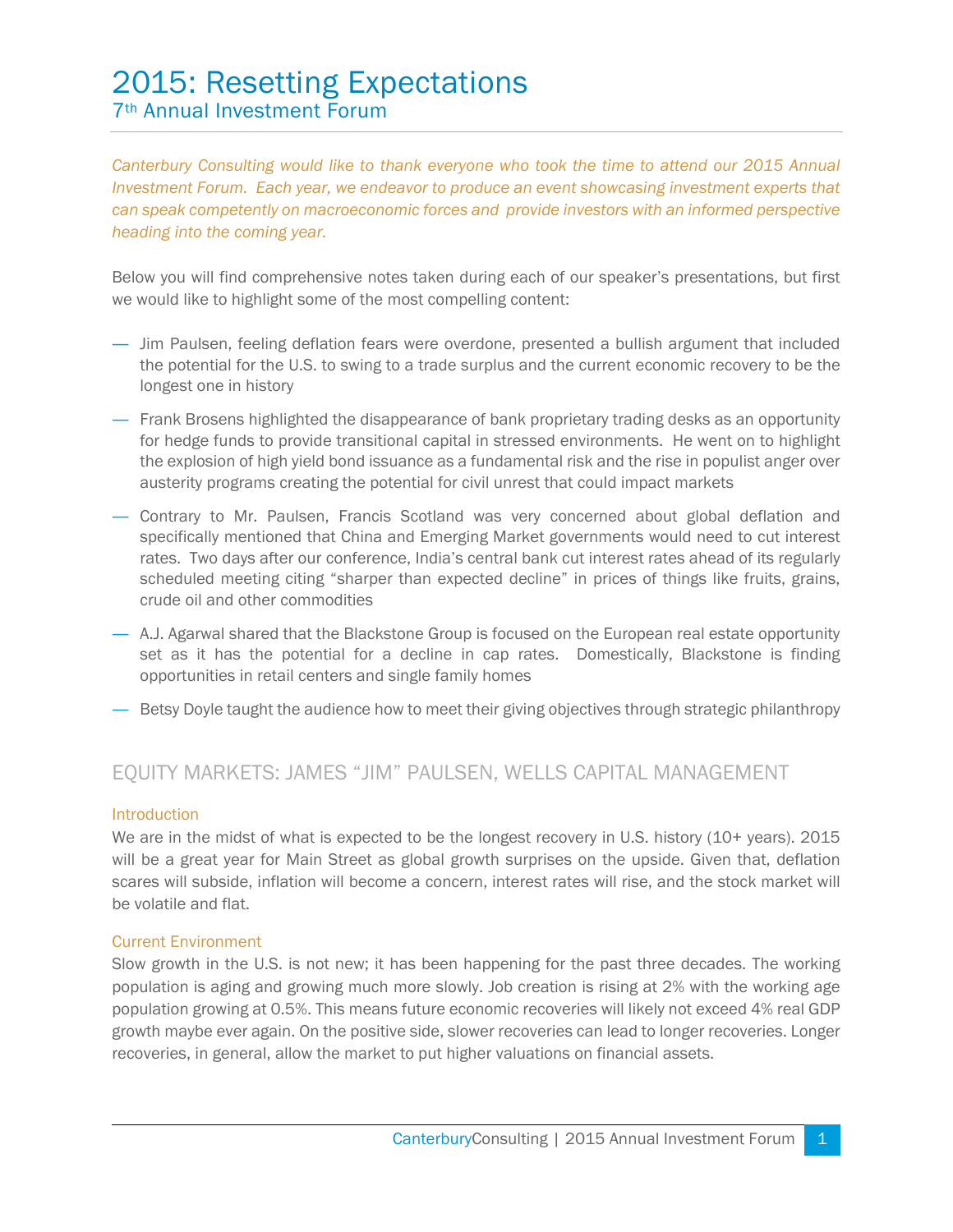The U.S. economy is now self-stimulating; there is no longer a need for government intervention and stimulus. The driving forces behind that are:

- 1. New credit creation
- 2. Better household world
	- a. Job gains up
	- b. Unemployment low
	- c. Unemployment claims down
	- d. Wages increasing
	- e. Low inflation
	- f. Low yields
	- g. Low gas prices
	- h. Restored median household balance sheets (20% above pre crisis peaks)
	- i. Improved confidence
- 3. Capital spending cycle
	- a. Tons of "dry powder" on corporate balance sheets
- 4. Increased housing starts (housing remains very affordable)
- 5. U.S. Trade Improvement (possible trade surplus country by the time this recovery ends)
	- a. Low real exchange rate
	- b. Slow growth
- 6. Confidence revival (financial market will continue to be re-priced away from an "Armageddon situation")
- 7. Oil and interest rates are low

# 2015 Financial Market Outlook

- ― Good News Becomes Bad News: An improving economic environment will cause the Fed to raise rates. Stock market typically does poorly when rates are first raised
- ― FED Perceived as Behind the Curve: Fair value in 10-Yr Treasury rate is closer to 3%+
- ― Interest Rate Structure Reconnected to the Economic Cycle: Rates rise as the economy improves
- ― Stock Market Turbulent and "Flattish": Sentiment is higher than any other time in this recovery. Strong sentiment, being a contra-indicator, may leave the market vulnerable to a drawdown. Additionally, the valuation environment is much different than it was 3 years ago. The median U.S. stock price is trading at its highest P/E multiple in the post-WWII era. Lastly, the Fed needs to raise rates. Historically, initial rate hikes have been met with increased volatility and lackluster equity returns

The biggest risk to this recovery is a premature end caused by high inflation. This will cause the Fed to raise rates, independent of fundamentals, and ultimately depress stock prices.

# Bond Themes for 2015

- ― 10 year Treasury yield needs to re-price to 4-5%
- ― Bullet now and barbell after the Fed gets in the game
- ― Stay underweight duration and overweight lower quality

# Stock Themes for 2015

― Stay overweight stocks. There may be a near-term correction, but the long-term outlook remains good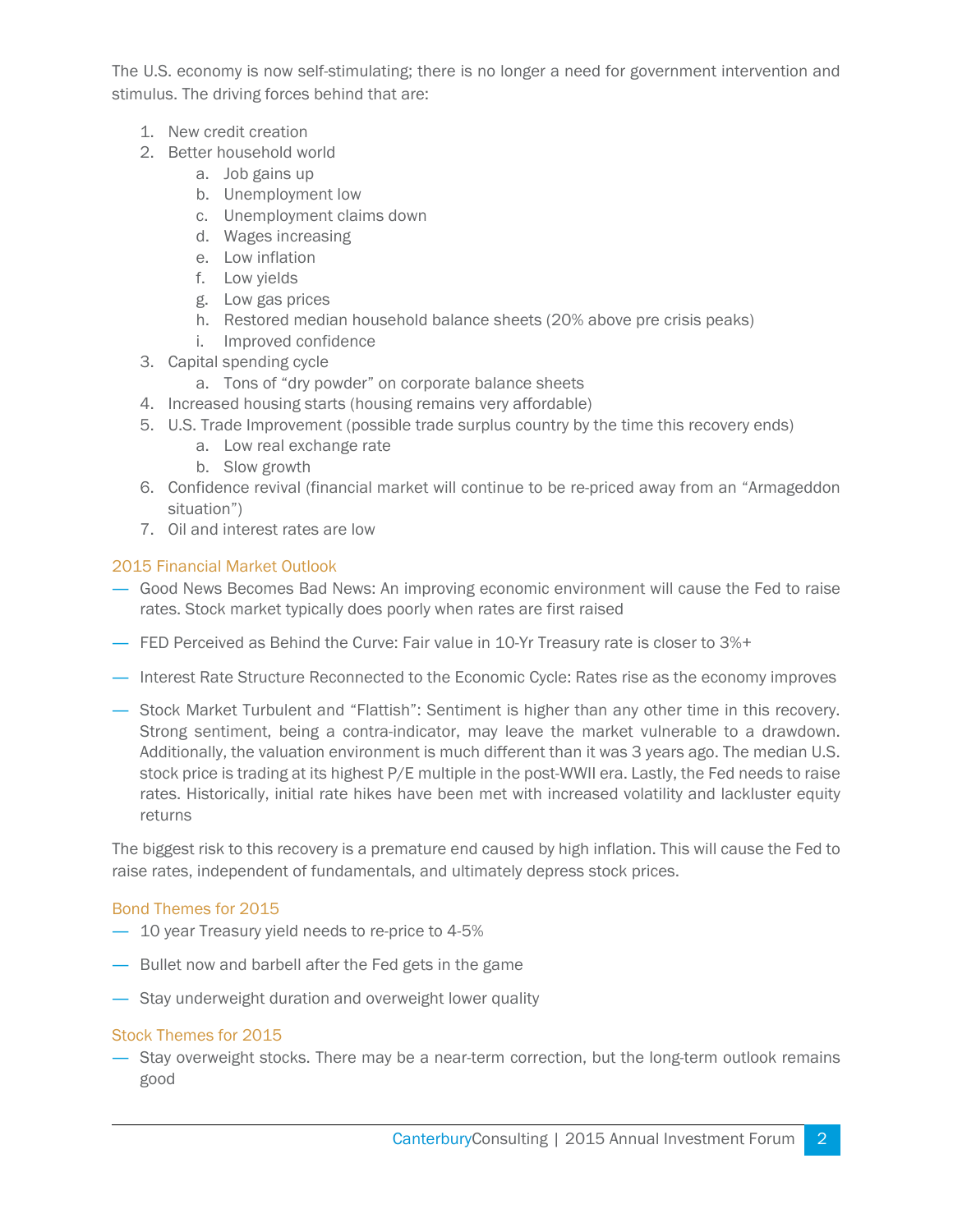- ― Diversify out of the U.S. and into resource-based economies, economies with accommodative monetary policy, and emerging markets
- ― In the U.S., investors should overweight staples, energy, materials, and small cap stocks

# CREDIT MARKETS: FRANK BROSENS, TACONIC CAPITAL

### Introduction

The current recovery is unprecedented given the unconventional monetary stimulus the Fed has undertaken. High yield issuance has doubled from 2011 to 2014, European high yield markets have grown extraordinarily fast over the past couple years, and the leveraged loan market is back where it was pre-crisis.

High yield spreads have widened which has created some opportunity but, as a whole, high yield is still not attractive. A reach for yield has led to credit valuations becoming stretched over the past few years. All of this has caused Taconic to move towards less risky opportunities like senior secured debt and merger-arbitrage.

#### 2015 Investment Outlook

- ― QE Abatement: Should cause more market dislocations and a resurgence in volatility in the U.S. QE re-priced all financial assets in the U.S. Europe and Japan are attempting to devalue their currencies with their own bouts of QE. QE outside of the U.S. could be an anchor on U.S. rates
- ― Proprietary Capital Market Retreat: Hedge funds have become market makers as prop desks have disappeared from banks
- ― M&A and Distressed: M&A in the U.S. is coinciding with distressed opportunities in the U.S. and Europe
- ― Equity Market Discipline: Maintaining pricing discipline is even more important now that valuations are higher. Investors need to avoid crowded trades. There will be more frequent periods of market volatility

#### Credit Outlook

- ― Populist anger against German fiscal austerity (particularly in Greece and France) is becoming apparent. This has created some political risk in the region that should not go unnoticed
- ― M&A activity is picking up and creating investment opportunities
- ― Distress in Europe has caused opportunities for investors to provide capital to the market. Mini dislocations in the market have caused asset owners to be forced sellers, creating opportunities for investors to step in and acquire those assets

#### Q&A

- ― Today's return potential is mainly dependent on the risk of the asset. Taconic is currently more focused on the senior part of the capital structure where it can generate 8-10% expected returns. They would rather add leverage to those assets than move out the risk spectrum in the current environment
- ― Why invest in hedge funds? They can generate returns of 5-6% over the risk free rate with very little correlation and beta to equity markets. Additionally, Taconic aims to have nearly zero interest rate exposure, which is especially attractive in this environment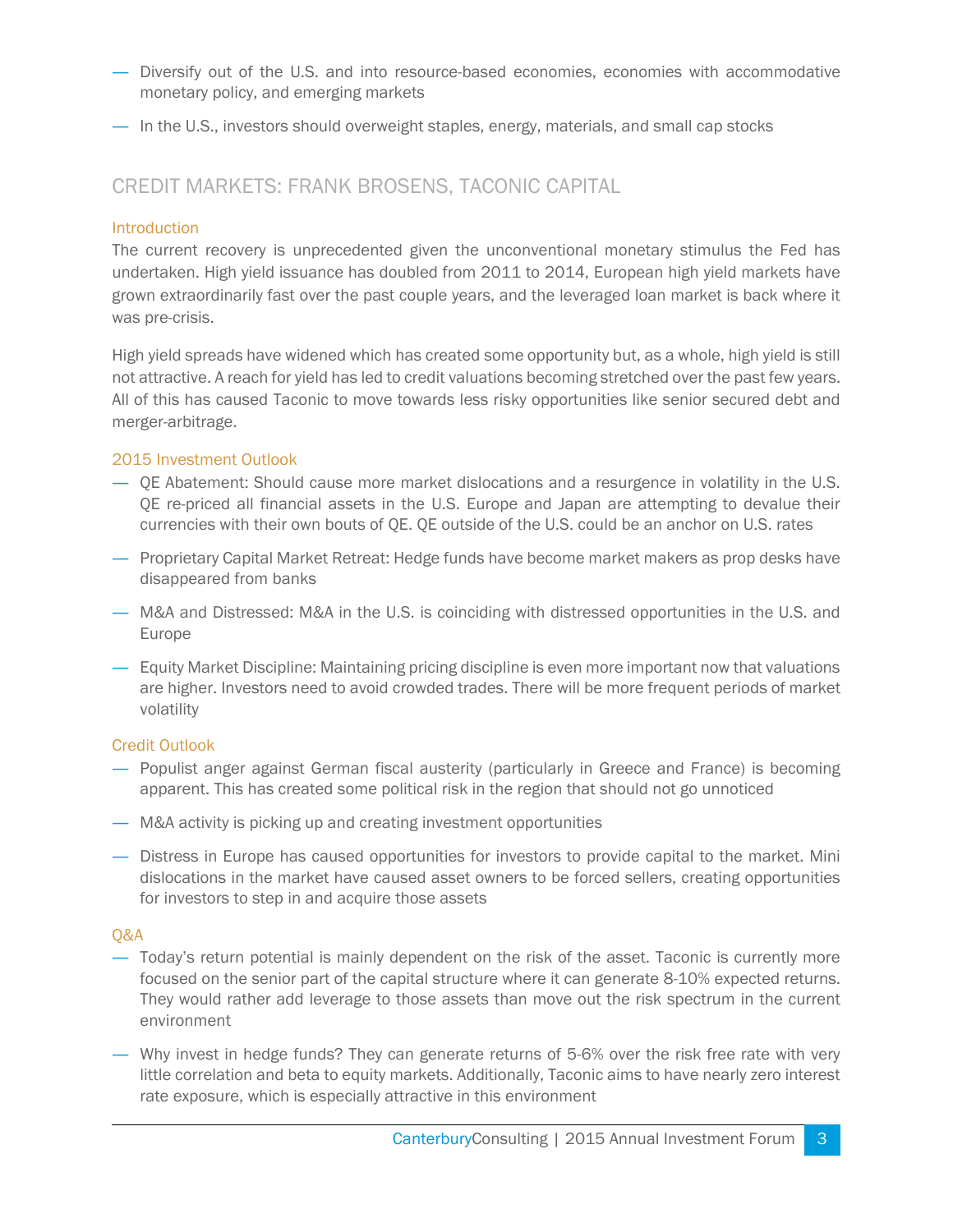# EUROZONE DYNAMICS: FRANCIS SCOTLAND, BRANDYWINE GLOBAL INVESTMENT MANAGEMENT

### **Introduction**

Rates in the U.S. are well below where they should be based on domestic fundamentals because of what is happening globally:

- ― Deflationary pressures in Europe are keeping global rates low. These self-inflicted pressures were brought on when the Eurozone raised rates in 2011. This coincided with U.S. unemployment falling while Eurozone unemployment increased. Further evidence of deflation in the region can be seen in Germany's breakeven inflation rates which have plummeted recently. Russia's undeclared war on Ukraine has also added to deflationary pressures
- ― China is another source of deflation in the global economy. China was forced to add an unprecedented amount of debt to their balance sheet coming out of the financial crisis. Ever since then, they have tried to unwind this debt which has led to deflationary pressures
- ― Fiscal and monetary policy in emerging markets is also driving deflation. The "Taper Tantrum" of 2013 must have been like déjà vu to emerging market countries. It was reminiscent of the Tequila Crisis and Asian Crisis experienced in the 1990s where emerging market countries faced with rising rates found it difficult to repay their debts. Since the Taper Tantrum, central banks in the region have tried to slow inflation, improve balance sheets, and reform monetary policy causing deflationary pressures on the global economy. Additionally, commodity price pressures have also caused major deflation in several emerging market countries.

To reverse this trend, the Eurozone will need to provide QE, the Chinese government will need to spend more, and emerging market countries will need to cut rates.

#### Market Outlook

The culprit behind the drop in oil prices was a break in global demand. However, this is a self-correcting phenomenon; oil prices at these levels will aid economic growth and eventually increase demand for oil, especially in the emerging world.

Yields in the U.S. are fairly priced at 2% given the deflationary pressures globally and current global interest rates. Brandywine believes German Bunds are expensive and their spread to U.S. Treasurys needs to compress. They are not sure if that means Bund yields will increase or Treasury yields will fall. Chinese re-inflation would be very good for equity markets. Brandywine believes Chinese equity markets are one the cheapest in the world. If rates get cut in emerging markets, it would be positive for bonds and equities, but the impact on currency is less clear. In India, they think the currency can increase even with a rate decline.

2008 to 2012 was a bull market in fear. The market was worried about a U.S. fiscal crisis, Chinese hard landing, double dip, etc. In 2014, Brandywine's theme was the "Big Shift", where they thought the global economy would finally gain traction. The price of gold is too high given the fact that global economic health is improving. If emerging markets reflate, it would also put a bid back into commodities.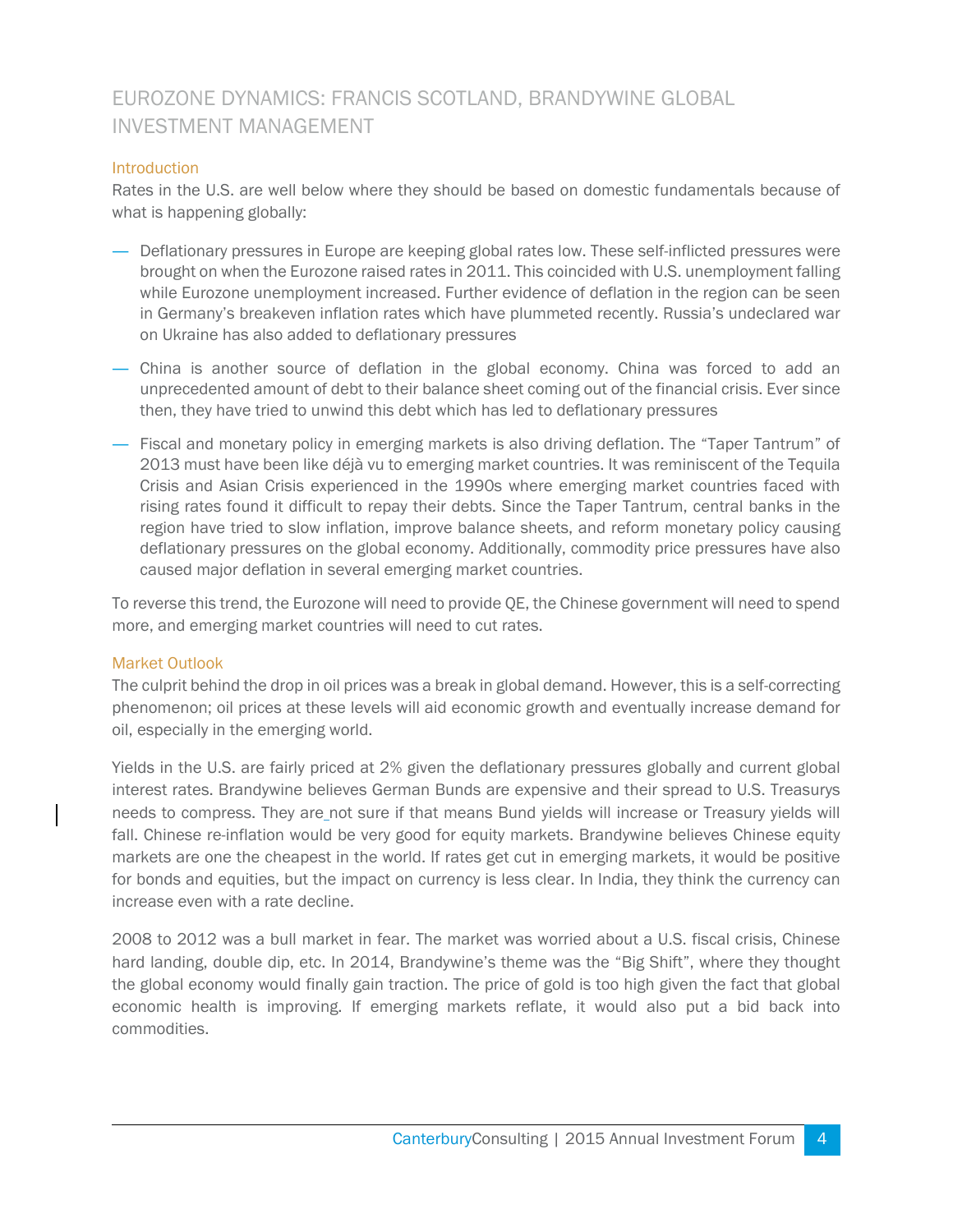# Q&A

The sell-off in oil will impact oil producers like Russia and Venezuela in a muted fashion because China will likely bail out both. The issue in Russia is the private sector, in which debt denominated in foreign currency was issued. If Russia's currency depreciates further, it will be very difficult for these companies to meet their debt obligations.

What do we do with the explosion in government debt that came out of the financial crisis? In Europe, they are making the debtors pay and in the U.S. it is the creditor that is paying (with Japan in the same position as the U.S.). It will likely be the way of U.S. policy that leads the global economy out of debt (i.e., depress currency and risk future inflation).

# REAL ESTATE: A.J. AGARWAL, BLACKSTONE GROUP

# Introduction

There are two drivers of real estate returns:

- 1. Cap rates (Cap Rates = Net Operating Income / Market Value): As cap rates go up, prices go down
- 2. Cash flows on the asset: As cash flows go up, prices go up

Real estate values bottomed in late 2009 in the U.S. Blackstone believes cap rates will stay stable or go up in the U.S., which is not good for real estate values. However, they see improvement in real estate fundamentals with GDP improving, employment improving, and a small increase in population growth. These factors, coupled with limited new supply of real estate, should help drive future real estate returns.

# Market Outlook

Europe is the number one place Blackstone is deploying capital. They believe interest rates will continue to decline, causing cap rates to fall. However, unlike the U.S., there is very anemic demand in Europe. Cash flow growth is low but supply is nonexistent, which is a net positive for fundamentals (0-5% GDP and 0% new supply in Europe).

In Asia, there are significant dislocations in the market. Developers are having difficulty accessing capital, and buildings are trading below NAV. Blackstone thinks interest rates will continue to fall, led by Japan and their QE (lower cap rates). Demand is also strong in the region and there is less new supply than previously (increase in cash flow).

The biggest risk to real estate investors is new supply, particularly in the U.S. Occupancy rates for many sub-sectors are near all-time highs, which should allow for increases in rents (which are below 2006- 2007 peak levels) and eventually new supply to come to market.

The one area that has shown improvement in supply is U.S. multi-family; however, total new housing supply is well below historical pacing. Single family residential housing is far below historical averages. Multi-family cap rates are at an all-time low. Investors should be cautious about this sector of the real estate market.

In the last 4 years, cap rates have gone down, and cash flows have gone up. It has been a perfect storm for real estate prices. Going forward, however, it will be more important than ever to focus on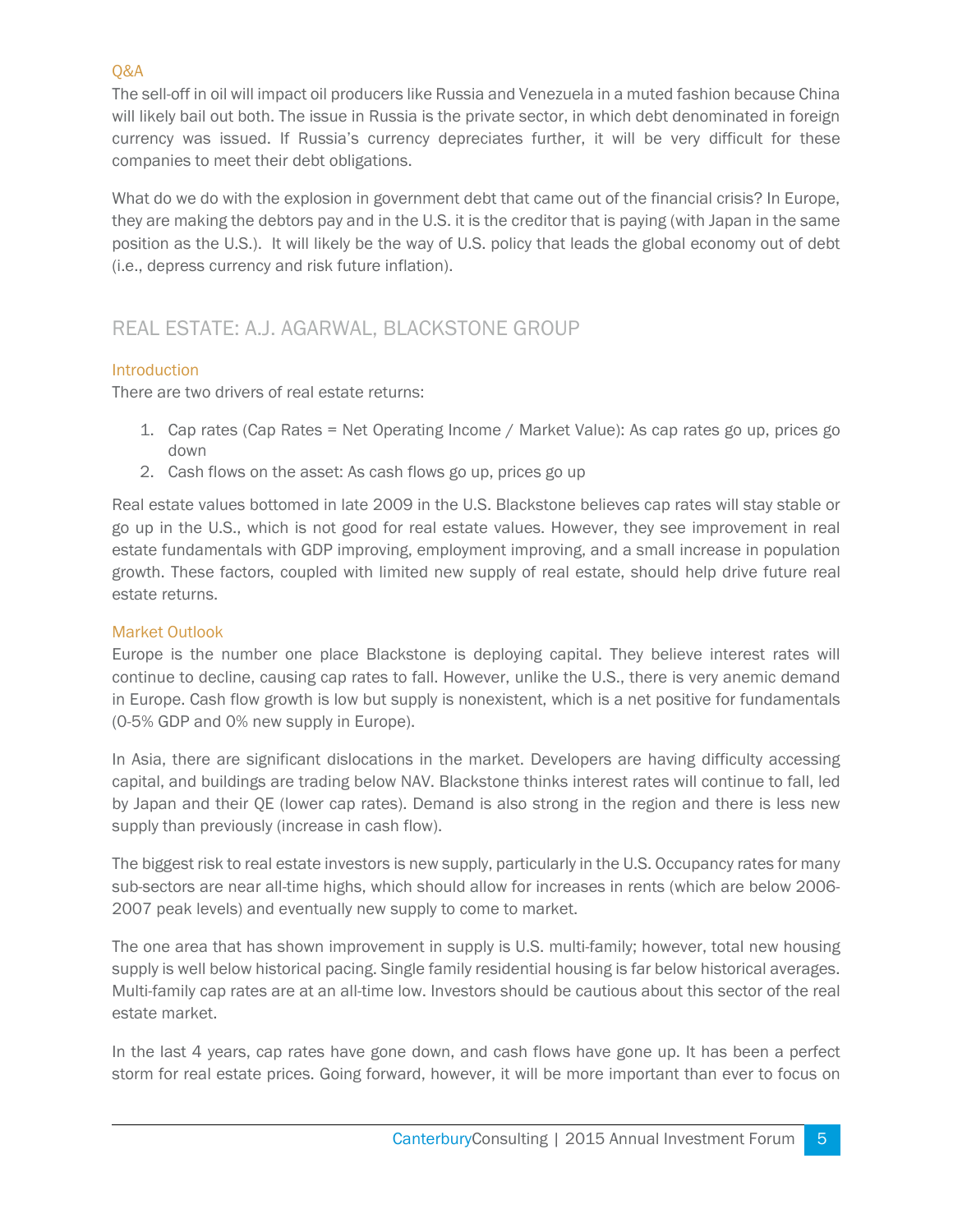real estate selection. This is because cap rates will not continue to fall forever, making it imperative that investors select properties with increasing cash flows.

The spreads that real estate lenders are charging today are 4x what they were in 2007. Blackstone expects spread compression as rates move up. This should help cushion real estate debt investments in a rising interest rate environment.

Investors can buy retail and office assets at a 6% yield. This is very attractive to domestic and foreign investors that have to buy government bonds at less than 2% in the U.S. and less than 1% in parts of Europe and Asia. This should cause capital to continue to flow into real estate.

# **Opportunities**

- **Retail Centers:** High single digits cash-on-cash returns with leverage and NOI growth leads to high teens returns for investors
- ― Select Service Hotels (generate income from room fees): 8% yield with an 11x EV/EBITDA multiple. This is a better valuation than full service hotels, plus select service hotels have better margins
- **Single Family Houses:** There are opportunities to buy houses for less than the cost to build (the land is free)
- ― Offices: There are opportunities to buy offices in prime areas that are significantly below the cost of replacement. They can also find office assets that are leasing well below current market rates, which is a tailwind as they mark those rents to market

# EFFECTIVE PHILANTHROPY: BETSY DOYLE, THE BRIDGESPAN GROUP

#### **Introduction**

Philanthropy is a personal journey. You want your dollars to make a real and lasting impact. Most think philanthropy's natural state is underperformance. Success in philanthropy is much more difficult to measure. Common traps for funders are:

- ― Getting results is not a requirement
- ― There is no checks or balances to the funder
- ― Everyone is busy which causes most to underinvest
- ― Good enough giving is sufficient

#### What Should I be Asking?

Knowing the right questions to ask is the most important thing:

- ― What are my values and beliefs? There is no right answer; it is a personal decision
- ― What is success and how will it be achieved? This is about setting achievable goals and *implementing strategy that will ensure those goals are met*
- ― What am I accountable for?
- ― How do I get the job done? Do you set up a foundation, work with foundations, raise funds, and/or write checks? Smaller organizations can maximize giving by focusing on fewer, bigger philanthropic